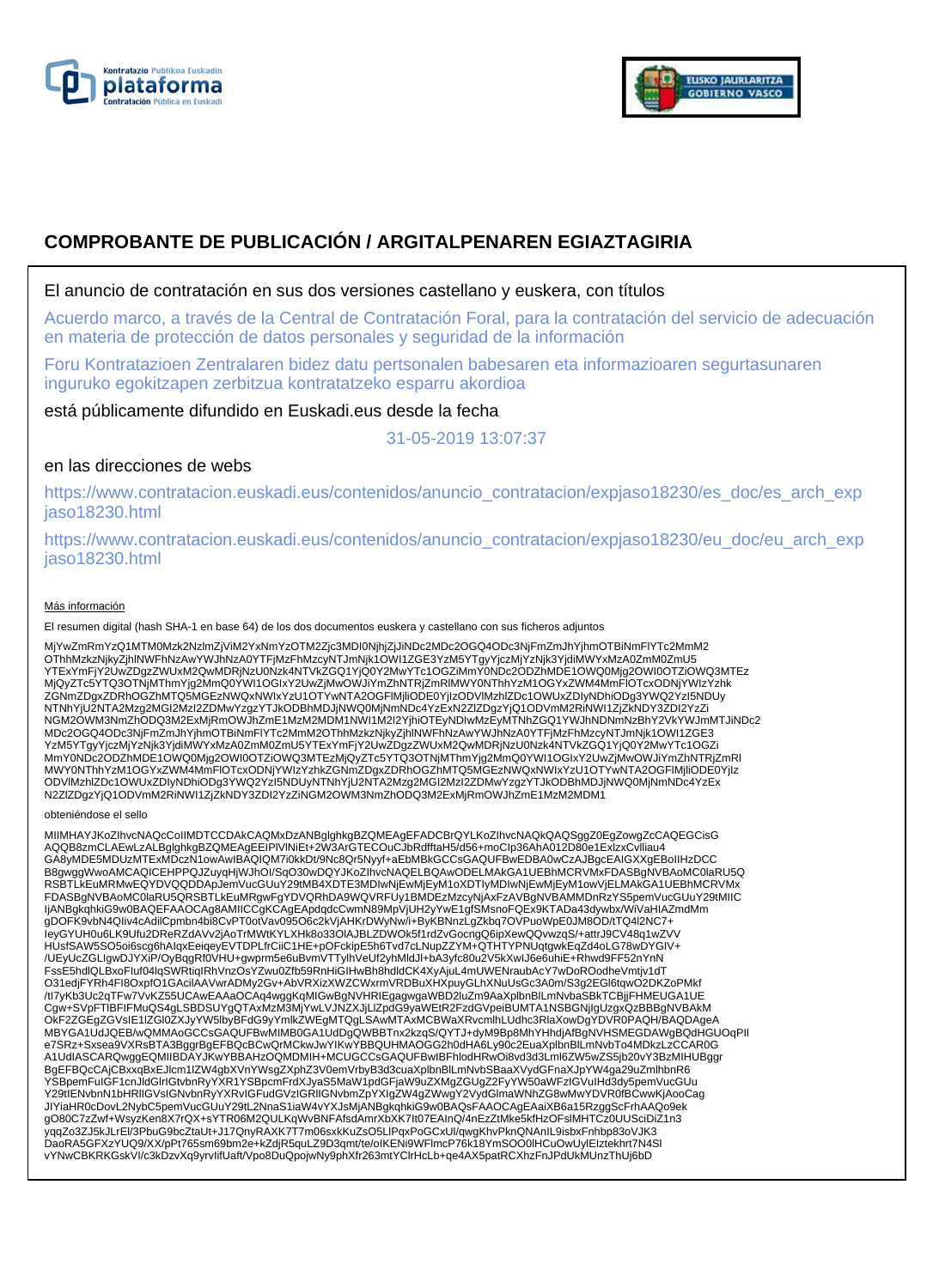



2P231EPSy4qvgKCXmAxCyW6To3LCa+lhhmzhcrZFDShO4U+mTJBQSNNZS8gdVyLO1L1LU5zioaAo6vdtlRL/fZE/QY3nBw2wwq22 t+8o98Tl2ck2fHQqpDpYYzl9r40OL77d9R0muOnITHbPumy1A5xp/Squmk6ftoXL9+7TP4LV4xP/1TbhR5eBdfKXmt6oO7xpFqhy 9ZAaBgkqhkiG9w0BCQMxDQYLKoZIhvcNAQkQAQQwHAYJKoZIhvcNAQkFMQ8XDTE5MDUzMTExMDczN1owLwYJKoZIhvcNAQkEMSIE IEqBdduA9kiW2gSyMNWfyTaxDWP23HOglCMwfprg3TThMIGJBgsqhkiG9w0BCRACLzF6MHgwdjB0BCDNdwo7pQBbrD9u8p5/pMe+ oe9BvllSU1baDdGPBFySGTBQMDykOjA4MQswCQYDVQQGEwJFUzEUMBIGA1UECgwLSVpFTIBFIFMuQS4xEzARBgNVBAMMCkl6ZW5w ZS5jb20CEHPPQJZuyqHjWJhOI/SqO30wDQYJKoZIhvcNAQEBBQAEggIATSqCVTvkcHsBZpDTdHzVaSg1zS1BNwV+WW3P0fO4oePz – CoutM9+/F8EXP2tLUcl9of3i/f6lfVW3yEr4URmzjVjbyEJi3mKRKI5VAVvFP3G5Ycq2LZ49c6olLhss1AtcwVx72jnHAZ94blpB<br>GrutM9+/F8EXP2tLUcl9of3i/f6lfVW3yEr4URmzjVjbyEJi3mKRKI5VAVvFP3G5Ycq2LZ49c6olLhss1AtcwVx72jnHAZ94blpB<br>GGJzEtQYBshG0V0kU 5b2j+k67ZPK3JVFO+xZCByC7QURRq2+Qt4xCato3Zbj3ALyAOhUmRAFIvUlccNxp4yiUYSlhxjq+hg0Tqr56+PTbUrk/Cqi2255M Q2ihLtfJ5TF8+Gstv2rlqWJ5MgDhpiT+mpS5cLldxHCxIwgCFiTEvIRjGxftopvX/xeFF3kUA4bJhUGW6OSr2DZ6wR4mmxSV5lMT h5NotOR/udPtDToV1thCUuA0bOir+M4w0KOZUOU5DZIK/38UIBy1ZdT+hnJnfvAcXGgjG86su9A9lbOLEt3qKfJmWsKiK+d7jE7d pbpCBfHsO1xnWJ3outiF4dNf7/MrRzwUBmW80eiipa+PN7p01wKydZUWOt+cjVV4NrG1jVWeuh23W7VWxCA4KoCBxaXO+4uYxLk6 qi8oqtlxA/vEEdZKzFc5BLo2r5CJX2hexCgkKto=

### Kontratuaren iragarkia, gaztelaniaz eta eskaraz, izenburuekin

Acuerdo marco, a través de la Central de Contratación Foral, para la contratación del servicio de adecuación en materia de protección de datos personales y seguridad de la información

Foru Kontratazioen Zentralaren bidez datu pertsonalen babesaren eta informazioaren segurtasunaren inguruko egokitzapen zerbitzua kontratatzeko esparru akordioa

Euskadi.eus webgunean argitaratzen da data honetatik

2019-05-31 13:07:37

### web hauen helbideetan

https://www.contratacion.euskadi.eus/contenidos/anuncio\_contratacion/expjaso18230/es\_doc/es\_arch\_exp jaso18230.html

https://www.contratacion.euskadi.eus/contenidos/anuncio contratacion/expjaso18230/eu doc/eu arch exp jaso18230.html

### Informazio gehiago

Bi dokumentuen (euskara eta gaztelania) laburpen digitala (hash SHA-1, 64 oinarriarekin), erantsitako fitxategiekin

MjYwZmRmYzQ1MTM0Mzk2NzImZjViM2YxNmYzOTM2Zjc3MDI0NjhjZjJiNDc2MDc2OGQ4ODc3NjFmZmJhYjhmOTBiNmFlYTc2MmM2 OThhMzkzNjkyZjhINWFhNzAwYWJhNzA0YTFjMzFhMzcyNTJmNjk1OWI1ZGE3YzM5YTgyYjczMjYzNjk3YjdiMWYxMzA0ZmM0ZmU5 YTExYmFjY2UwZDgzZWUxM2QwMDRjNzU0Nzk4NTVkZGQ1YjQ0Y2MwYTc1OGZiMmY0NDc2ODZńMDE1OWQ0Mjg2OWI0OTZiOWQ3MTEz NGM2OWM3NmZhODQ3M2ExMjRmOWJhZmE1MzM2MDM1NWI1M2I2YjhiOTEyNDIwMzEyMTNhZGQ1YWJhNDNmNzBhY2VkYWJmMTJiNDc2 MDc2OGQ4ODc3NjFmZmJhYjhmOTBiNmFlYTc2MmM2OThhMzkzNjkyZjnINWFnNzAwYWJnNzA0YTFjMzFhMzcyNTJmNjk1OWI1ZGE3 www.winim.com/inimes/winimes/winimes/winimes/winimes/winimes/winimes/winimes/winimes/winimes/winimes/winimes/w<br>MmY0NDc2ODZhMDE1OWQ0Mjg2OWI0OTZiOWQ3MTEzMjQyZTc5YTQ3OTNjMThmYjg2MmQ0YWI1OGlxY2UwZjMwOWJiYmZhNTRjZmRI MWY0NThhYzM1OGYxZWM4MmFIOTcxODNjYWIzYzhkZGNmZDgxZDRhOGZhMTQ5MGEzNWQxNWIxYzU1OTYwNTA2OGFlMjliODE0YjIz<br>ODVlMzhlZDc1OWUxZDIyNDhiODg3YWQ2YzI5NDUyNTNhYjU2NTA2Mzg2MGI2MzI2ZDMwYzgzYTJkODBhMDJjNWQ0MjNmNDc4YzEx N2ZIZDgzYjQ1ODVmM2RiNWI1ZjZkNDY3ZDI2YzZiNGM2OWM3NmZhODQ3M2ExMjRmOWJhZmE1MzM2MDM1

denboran digitalki zigilatu zuena

#### zigilua lortzen

MIIMHAYJKoZIhvcNAQcCoIIMDTCCDAkCAQMxDzANBglghkgBZQMEAgEFADCBrQYLKoZIhvcNAQkQAQSggZ0EgZowgZcCAQEGCisG AQQB8zmCLAEwLzALBglghkgBZQMEAgEEIPIVINiEt+2W3ArGTECOuCJbRdfftaH5/d56+moClp36AhA012D80e1ExlzxCvlliau4 GA8yMDE5MDUzMTExMDczN1owAwIBAQIQM7i0kkDt/9Nc8Qr5Nyyf+aEbMBkGCCsGAQUFBwEDBA0wCzAJBgcEAIGXXgEBoIIHzDCC B8gwggWwoAMCAQICEHPPQJZuyqHjWJhOI/SqO30wDQYJKoZIhvcNAQELBQAwODELMAkGA1UEBhMCRVMxFDASBgNVBAoMC0laRU5Q RSBTLKEuMRMwEQYDVQQDDApJemVucGUuY29tMB4XDTE3MDIwNjEwMjEyM1oXDTIyMDIwNjEwMjEyM1owVjELMAkGA1UEBhMCRVMx FDASBgNVBAoMC0laRU5QRSBTLkEuMRgwFgYDVQRhDA9WQVRFUy1BMDEzMzcyNjAxFzAVBgNVBAMMDnRzYS5pemVucGUuY29tMIIC